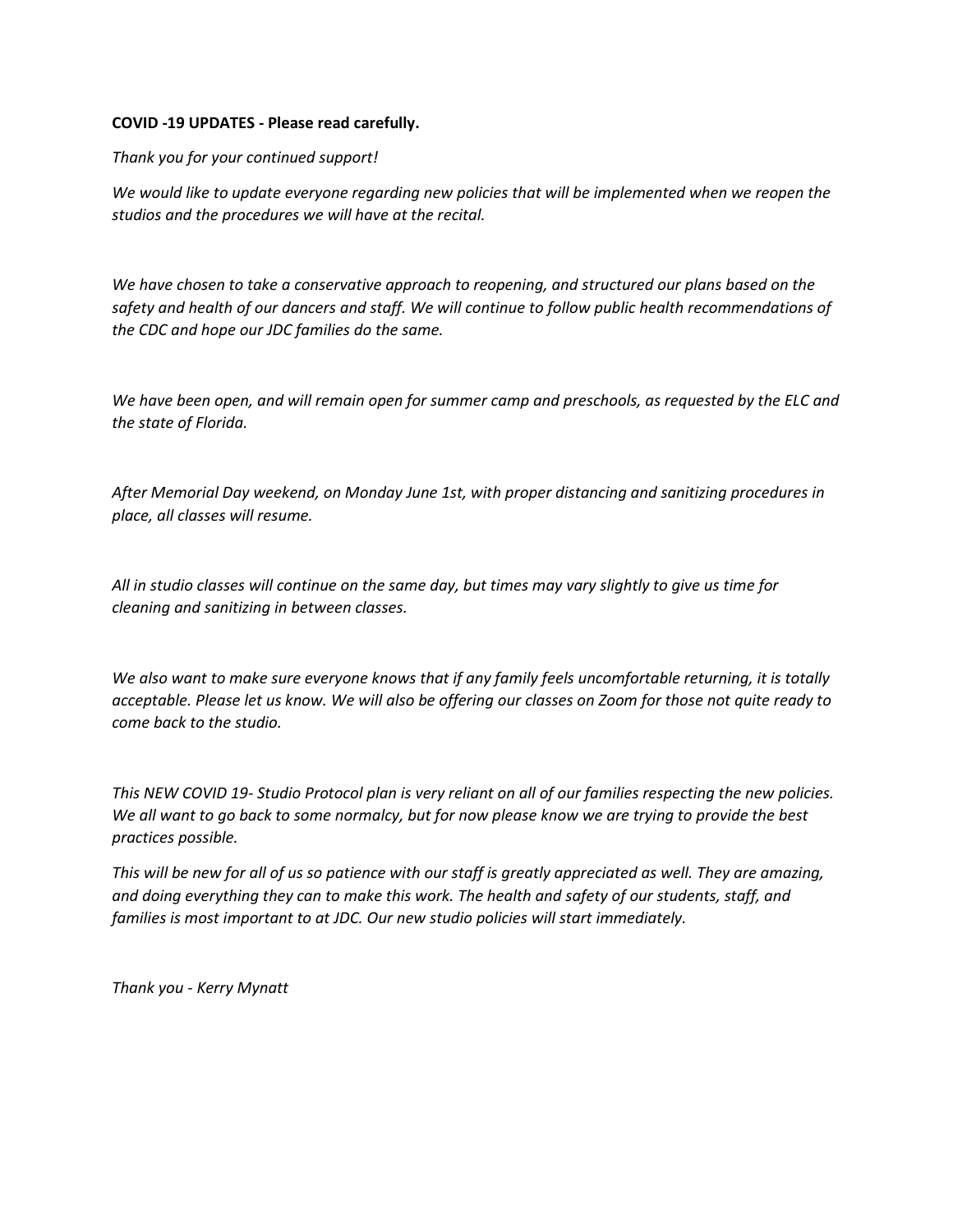# **COVID -19 NEW STUDIO PROTOCOLS**

### EMPLOYEE GUIDELINES

### JDC Reopen Protocol

-Staff will follow illness policy including temperature checks and 24 hour wellness standard.

-Staff will wash/sanitize hands prior to classes and at regular intervals.

-Staff will have limited direct physical contact with children.

-Staff will be diligently trained on procedures and prepared to enforce any distancing protocols.

-Staff travel will be monitored and isolation following travel will adhere to FDH recommendations.

#### BUILDING PREPARATION

-Facility Team will be on site to disinfect and sanitize in prep for 'return to work'.

-Hepa filters have been added to the air filtering system.

-Recommended products that are effective against COVID-19 will be used throughout each day.

-Hand Sanitizer stations will be placed throughout building - accessible and monitored for refill.

-Drinking fountains and snack machines will be closed and students encouraged to bring water bottles.

### ENTERING THE BUILDING

-Students will be allowed in the build 5 min before class start time. If you arrive earlier please have students wait in car until that time.

-Drop Off/Pick Up encouraged; No more than 1 adult for dancers age 6 and under may escort there dancer to their class. Children 7 and up should be dropped off at the front door. All parents should wait outside, in their cars or in designated areas allowing us to continue with social distancing guidelines!

-Everyone will be required to sanitize/wash hands upon entering the studio. Non contact temperature checks will be taken at the door, students with any symptoms of illness will not be permitted. If sick, dancers must be symptom free for 72 hours, according to the CDC guidelines, and return with a doctor's note.

-Everyone will use the designated entrance to the main building, and hallways will be one way to control traffic flow. The annex building will use two separate entrances from the outside into the classrooms.

-JDC light weight washable masks will be available the first week back.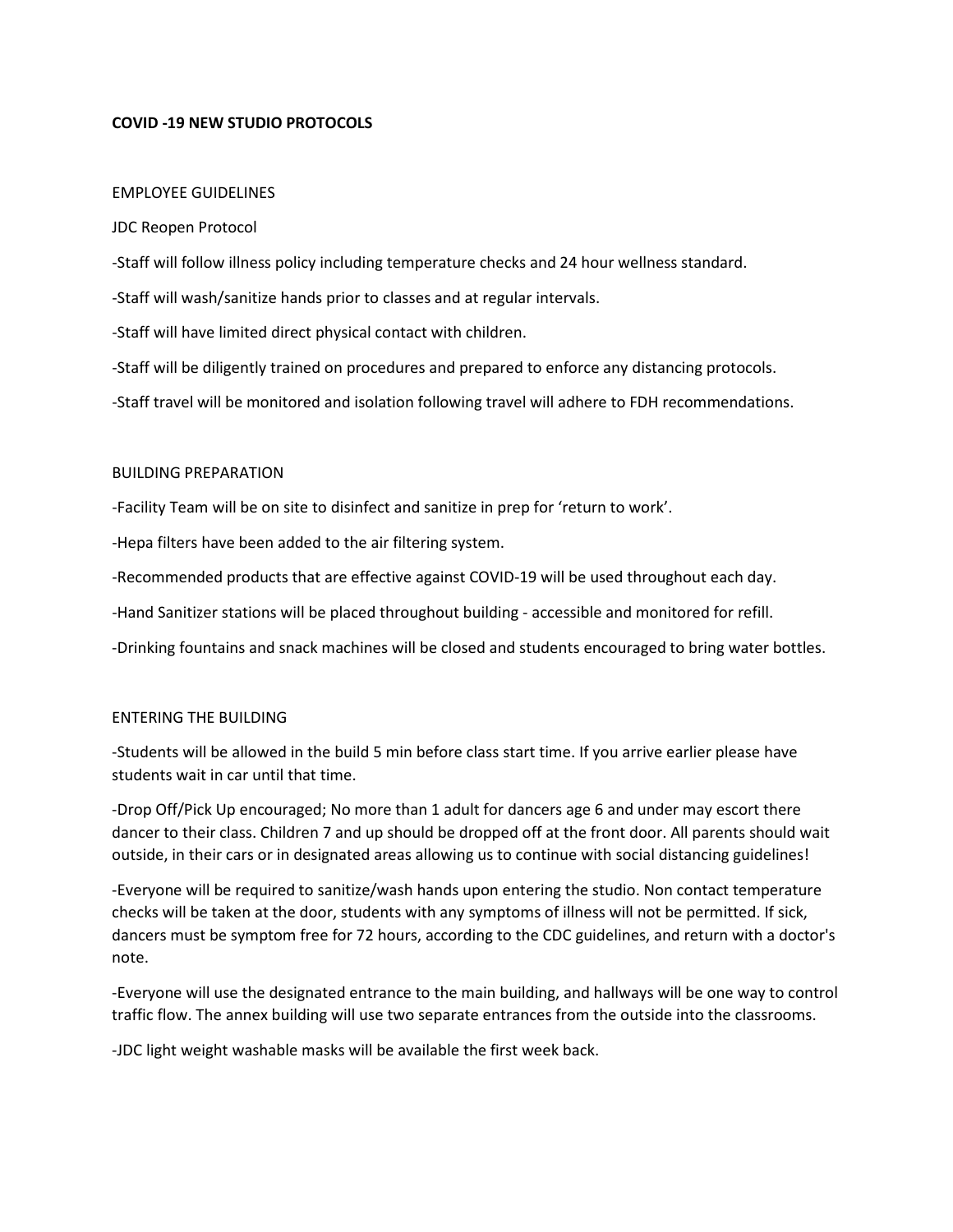-Parents should come up to the side walk to pick up young dancers. During rain, cars may line up at the curb. Please make sure students are picked up students on time to allow us time to clean and sanitize the rooms.

## TRAFFIC FLOW AND PHYSICAL DISTANCING

-Dancers and parents will use separate entrance and exit doors and one direction in halls to control physical distancing and traffic flow. The annex will be using two separate outside entrances into the classrooms.

-Occupancy in the halls will be limited and monitored to comply with FDH guidelines. One parent will be allowed per dancer ages 6 and under in the halls. Students 7 and up should be dropped off at the front door.

-No birthday parties available this summer.

## DURING CLASS

-Studios will have floor markers placed 6 feet apart to help students with social distancing.

-Leveled classes and competition teams will not be changing rooms during the evening. They will remain in the same room for the same level classes.

-Students will not be permitted in the halls except to use bathrooms, and entering and exiting studios. Hand sanitizer will be available upon entering the studios.

-Lesson plans will be modified to omit partner activities.

-Lesson plans will be modified to limit use of props. Any props will be sanitized after each individual student's use.

-Studio floors will be labeled to allow safe distance between dancers

-Porous surfaces in the studio such as bean bags will be temporarily taken out of use.

-Studio Therabands, ankle weights etc. will not be used. Students must bring their own.

### DRESS CODE UPDATES

Students MUST come to the studio already dressed for dance in proper dance attire and bring dance bag for shoes and water bottle. Hair must be pulled back into a slick pony or bun to eliminate students from brushing their hair out of their face. All students will keep dance bags in their class to eliminate students wandering the halls.

SNACKS AND DRINKS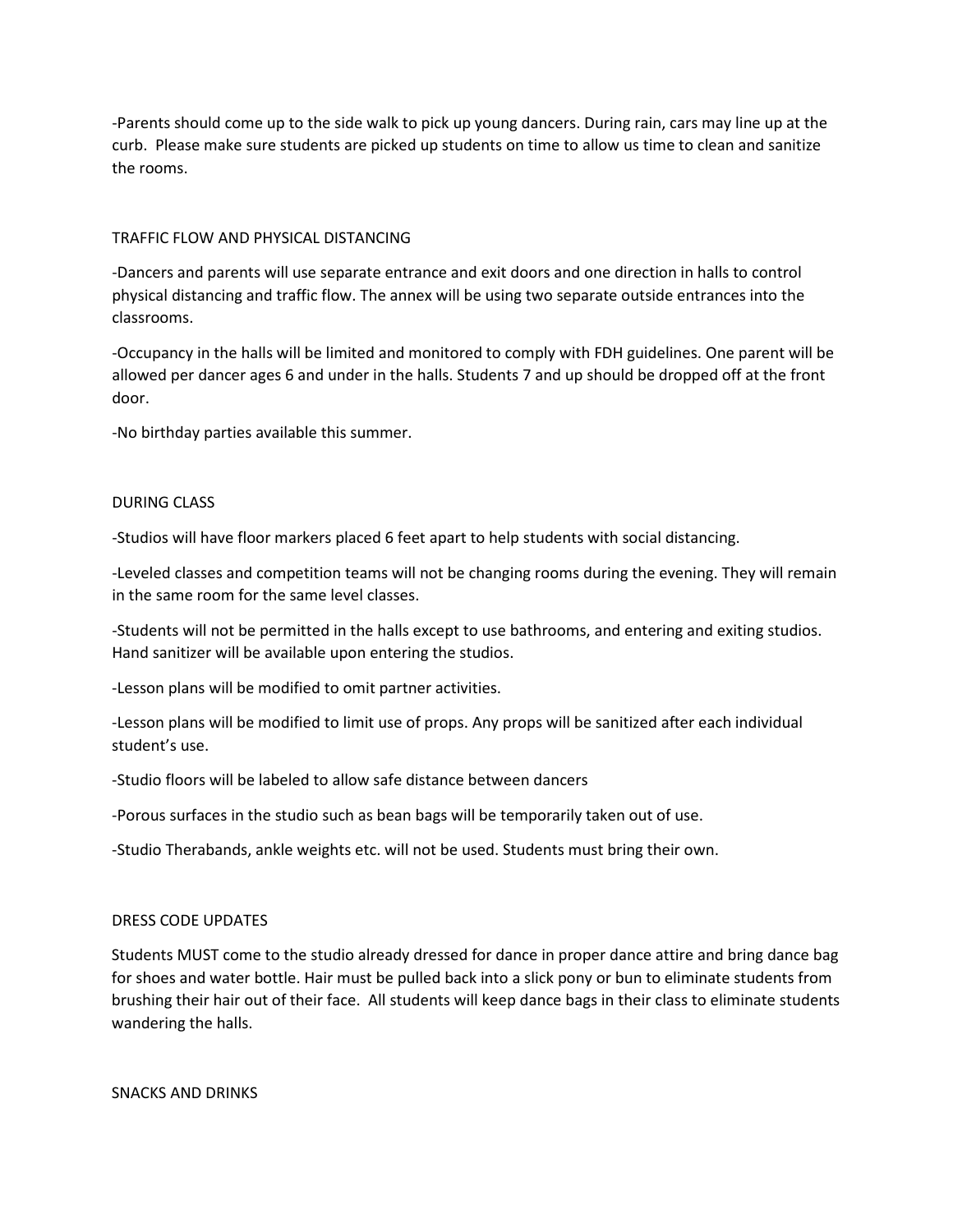All students should bring a water bottle to class with their name on it. For health reasons, All drink machines, snack machines and water fountains will be off, to eliminate students in hallways and eating food in the studio. NO outside food in the studio. Please eat before arriving or after leaving the studio.

# CLEANING/SANITIZING ROOMS

Classes will be cleaned and sanitized when one group of students leave and new students come in. In order for us to do this, many classes will be shortened by 10 min.( For example creative, youth, all acro, 6pm level 1/2 classes, 8pm level 3,4/5 classes, and last hour of competition team will be shorted to a 45 min class to allow for cleaning and sanitizing protocols.

# 2020 RECITAL SHOWCASE

Due to schools being closed for the remainder of the year, our original theater dates at Riverview High School are not available. We had no choice but to postpone our show. The new dates will be July 18th and 19th. In doing this we will be under less restrictions and will be able to have a much more enjoyable show for everyone. We felt this would give our dancers something to look forward to this Summer! This will also give them enough time to fully prepare to put on a fantastic show! We will continue with our 2019-2020 schedule when get back to the studio in June, until recital. In order for us clean and sanitize between classes, we will be shortening several classes to 45min. You will see a price adjustment in your tuition as soon as this is implemented. (There will be No Tuition fee due for July.)

### At The Recital:

We are planning on having shorter shows in order to have smaller audience sizes and less students back stage. We will follow the CDC guidelines on group sizes, distancing, etc. Back stage we have 5 large rooms and 2 small rooms for students to get dressed. This will allow students the space they need to spread out. Also, the theater sits 1000 people with the main floor and balcony. Again, we will have plenty of room to spread out. We are also planning on using every other row in the theater and seats left open between parties. We will have designated entrances and exits to help control the flow of traffic and help with social distancing.

### OFFICE HOURS:

The office and store will have limited hours. Please see website for updated information.

For payments please use the parent portal or call the office Monday through Friday 10am-4pm.

IMPORTANT DATES: